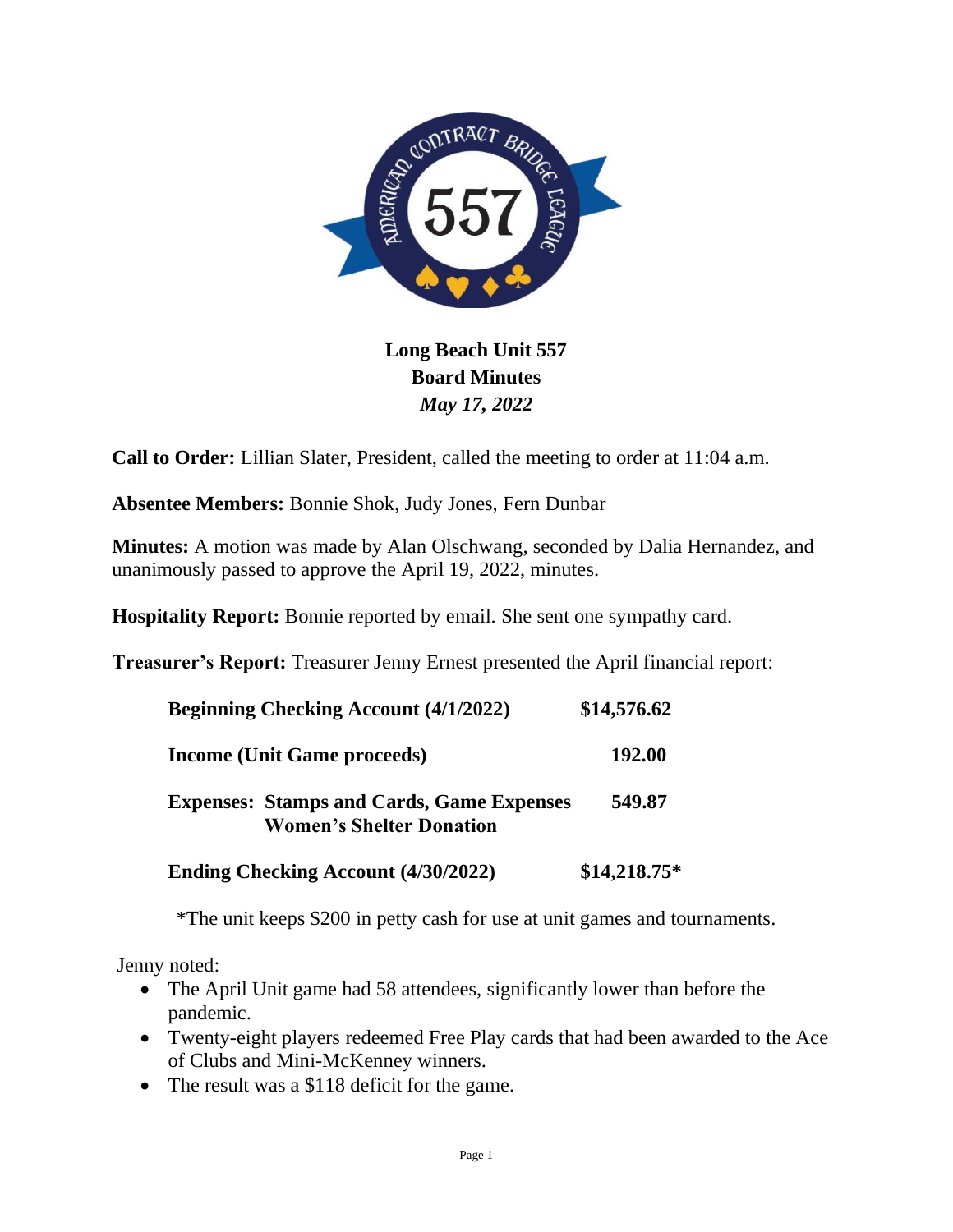## **Unit Game:**

- The May unit game will be Sunday, May  $22<sup>nd</sup>$ , at 12:30 p.m.
- There will be a separate 199er game if there are enough players for two tables.
- Sean Lui will be the director.
- Jenny will assist Sean with check-in. Lillian will collect fees and register 199er players. Charlotte volunteered to greet and direct people to the proper area to register.
- Charlotte will provide cookies for refreshment.
- Lillian has made the boards. There is a \$10 stipend per set for making the boards. She is willing to teach anyone who would like to learn how to make the boards.
- Lillian has posted the flyer for the game and will email it to contacts at Agile and Costa Mesa. Judy Jones will announce it at Leisure World.
- All board members are expected to help with clean-up on the day of the unit game.

**Leisure World:** Judy sent an email update indicating that the Leisure World Unit still needs a director for its Friday game.

## **Club/Bridge Brigade Update:** Sharon Biederman indicated:

- Chuck Laine is negotiating with the landlord and expects that the lease will be extended for another 11 months.
- Hank Dunbar and Rob Preece will continue to teach classes in the summer and fall.
- There was a review/discussion of the distinctions between Long Beach Unit 557, the Long Beach Bridge Club, and Bridge Brigade. Each has its separate income and budget.
- Bridge Brigade receives money from classes and supervised play. As a 501C3 organization, payments/donations to it are tax deductible.
- The Long Beach Bridge club is a nonprofit 501C7 organization, but donations to it are not deductible.
- Unit 557 operates to support its clubs and host sectional tournaments.
- Lillian reminded the board that Dalia is presenting a free workshop on Navigating Tournaments this Friday at 11 a.m. Hopefully, this will build interest in the district's July Long Beach Regional and the pursuit of Life Master status.

**Old Business:** An extra \$39 was approved and added the \$100 approved last week for new cards.